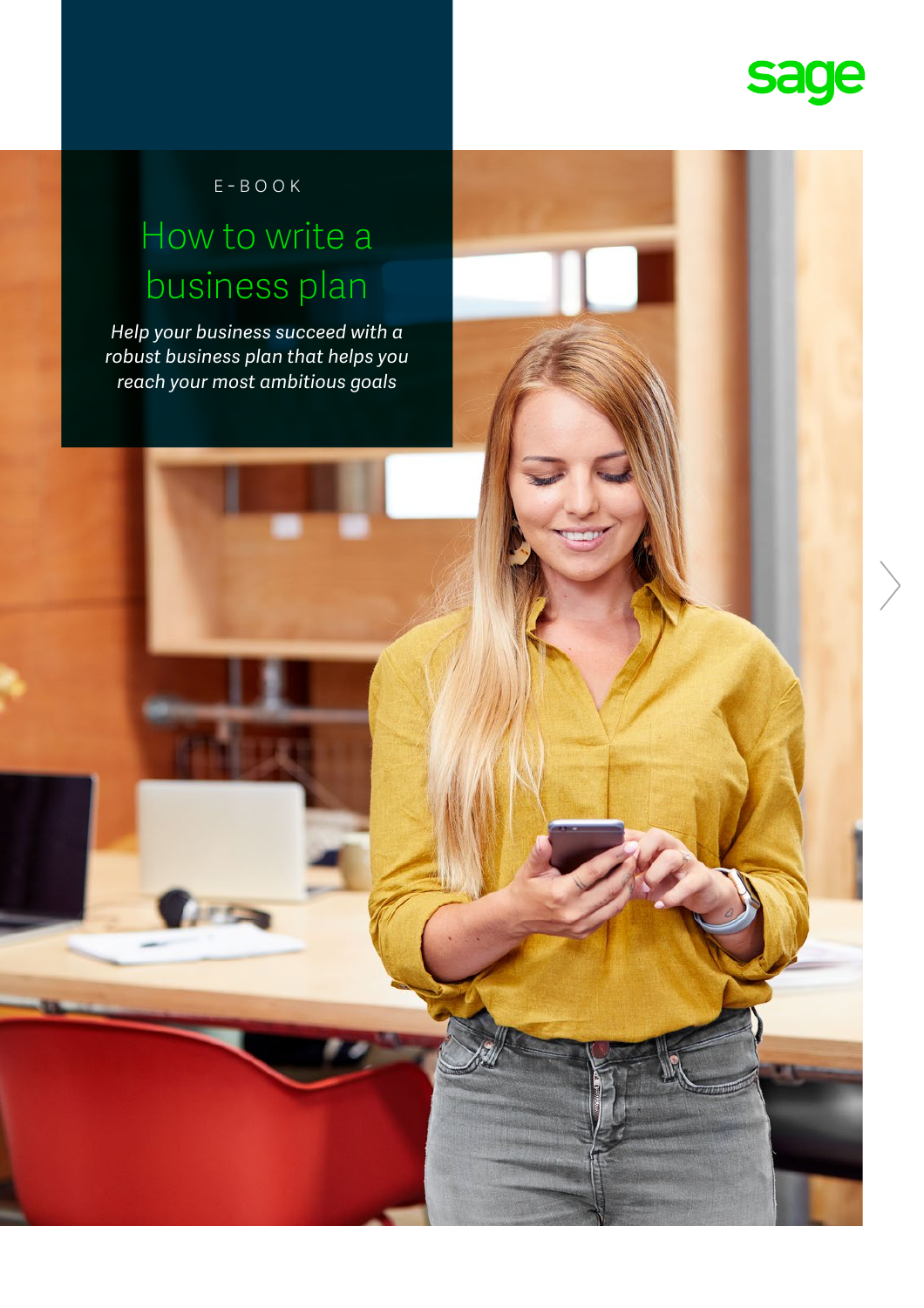# **Contents**

| Introduction to business planning         | $\overline{\mathbf{3}}$ |
|-------------------------------------------|-------------------------|
| What is a business plan?                  | 4                       |
| The benefits of writing a business plan   | 5                       |
| Reasons people skip business planning     | 6                       |
| The best format for your business plan    | 7                       |
| What to include in your business plan     | 8                       |
| How to use your business plan             | 9                       |
| Where to get help with your business plan | 10                      |

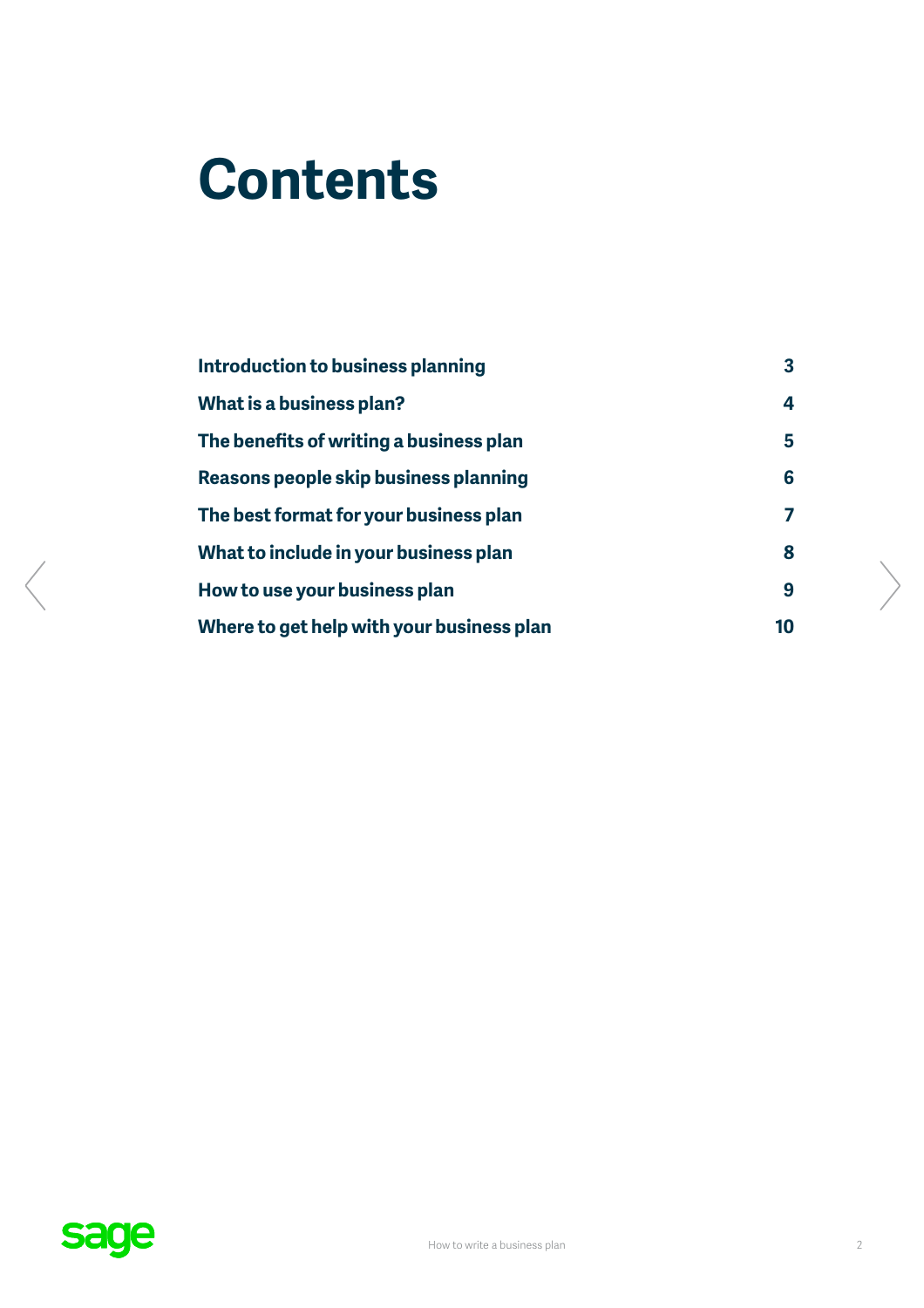# <span id="page-2-0"></span>**Introduction to business planning**

"Whether you're starting a business or planning to expand, having a business plan can help to get you on track and get some detail behind your ideas."



[Research from Barclays](https://www.talk-business.co.uk/2015/01/29/1-4-uk-smes-dont-use-business-plan/) shows that one in four businesses don't have a business plan.

There are a number of useful tools worth having at your disposal if you want your business to succeed. While one of those is accounting software, so you can keep track of your business admin (forecast your cash flow, manage your invoices, and more), another is a business plan.

So, what are the advantages of business planning and how could it help your business to succeed? Read on to find out.

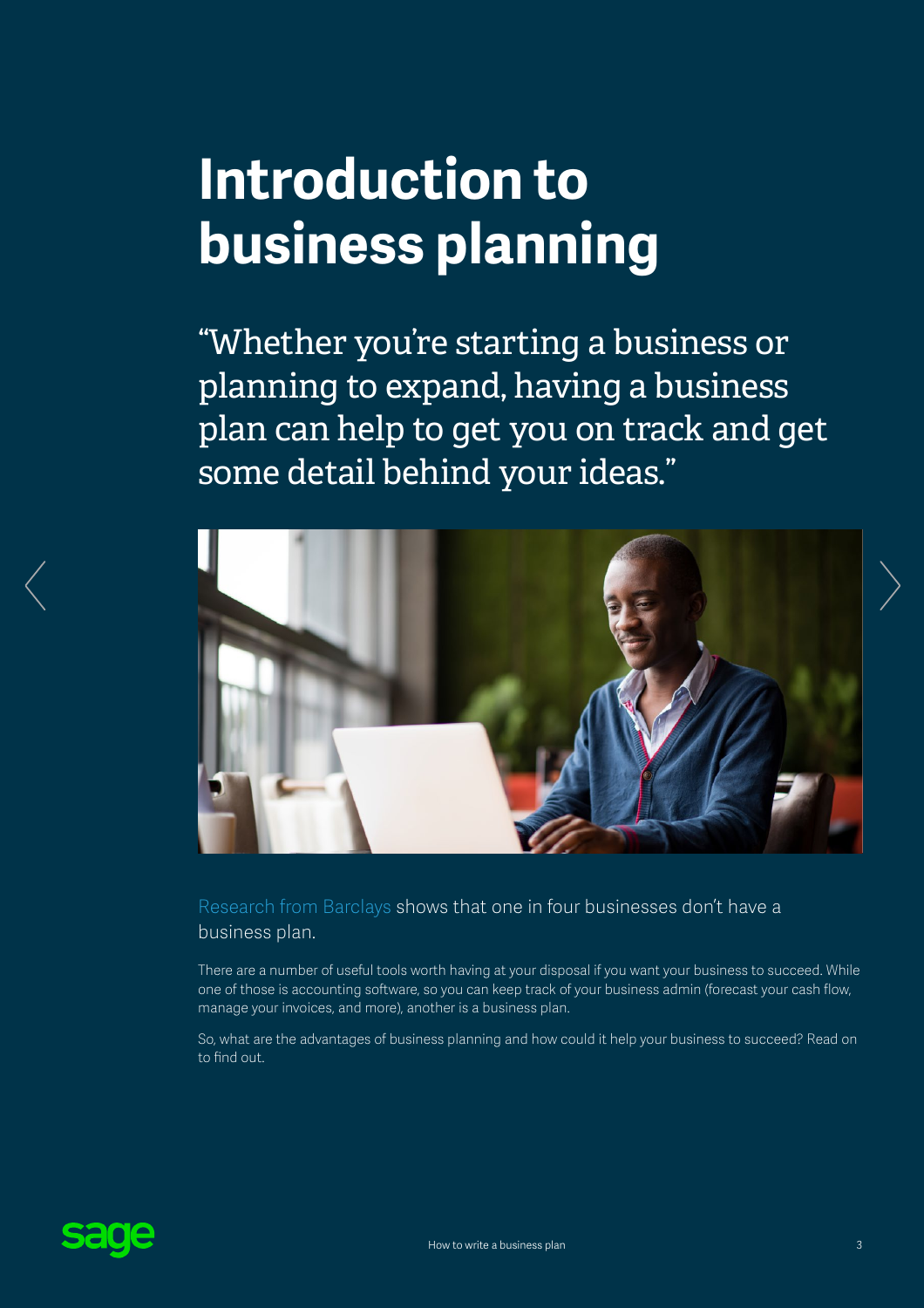### <span id="page-3-0"></span>**What is a business plan?**



There are numerous reasons why you might want to start a business. You might have a great idea. Perhaps you've always wanted to run your own company. Or maybe you've been made redundant – perhaps due to the coronavirus (COVID-19) outbreak – and you're ready to take the leap to entrepreneurship.

But for your business to be a success, your passion, enthusiasm, hard work and skills should be built on a practical framework. And that's the case whether it's a new business or an existing one. This is where your business plan comes in.

A key part of that practical framework, a business plan is a document that maps out the purpose of your company, what it does and its strategic goals, among other things.

Creating a business plan for your company will guide you in defining your unique selling proposition (USP) and give you clarity of the marketplace you wish to operate in and the competition your business will be up against.

You'll use your business plan to work towards a series of milestones that will help you to grow your company.

But your business plan shouldn't be a static document – you should update it regularly as your company evolves, so you can ensure things are moving in the right direction.

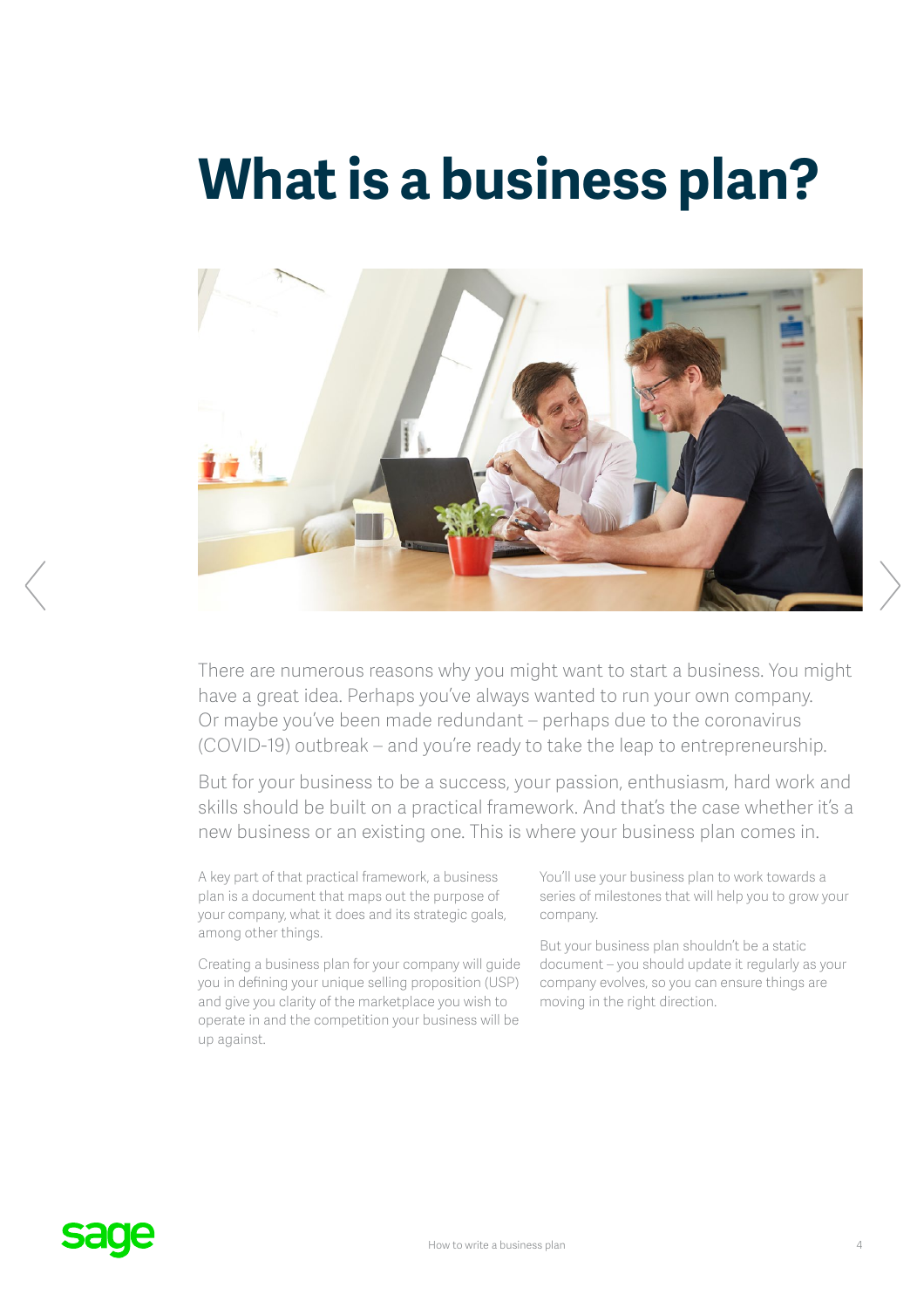# <span id="page-4-0"></span>**The benefits of writing a business plan**

*"A business plan is like a flight path. It lets you know where you want to go, what you want to achieve, what you have in order to achieve your goals and probably most importantly what problems you can expect along the way."* 

### **Jennifer O'Toole, Senior Partner at Thomas R Dixon**

A business plan should include the key information for your business to succeed – including objectives, market research, strategic approaches, future ambitions, and most importantly, the obstacles that stand in your way.

*"Being able to identify potential threats, problem areas that could affect the business, and to be able to develop coping strategies in a proactive manner rather than in a reactive stance, is key to business survival."*

It's also a great way to share information about your business, to develop your thinking and test scenarios before you make any changes (like leaving your job and going it alone), and it gives you a way to measure how things go when you do start up.

And if you're looking for finance, then a business plan can make a difference.

Rebecca McNeil, MD for Business Lending and Enterprise at Barclays, says: *"A strong plan can help applications for finance from a business loan to alternative forms of finance and investment."*



*Add projected sales to your business plan for each of your products*

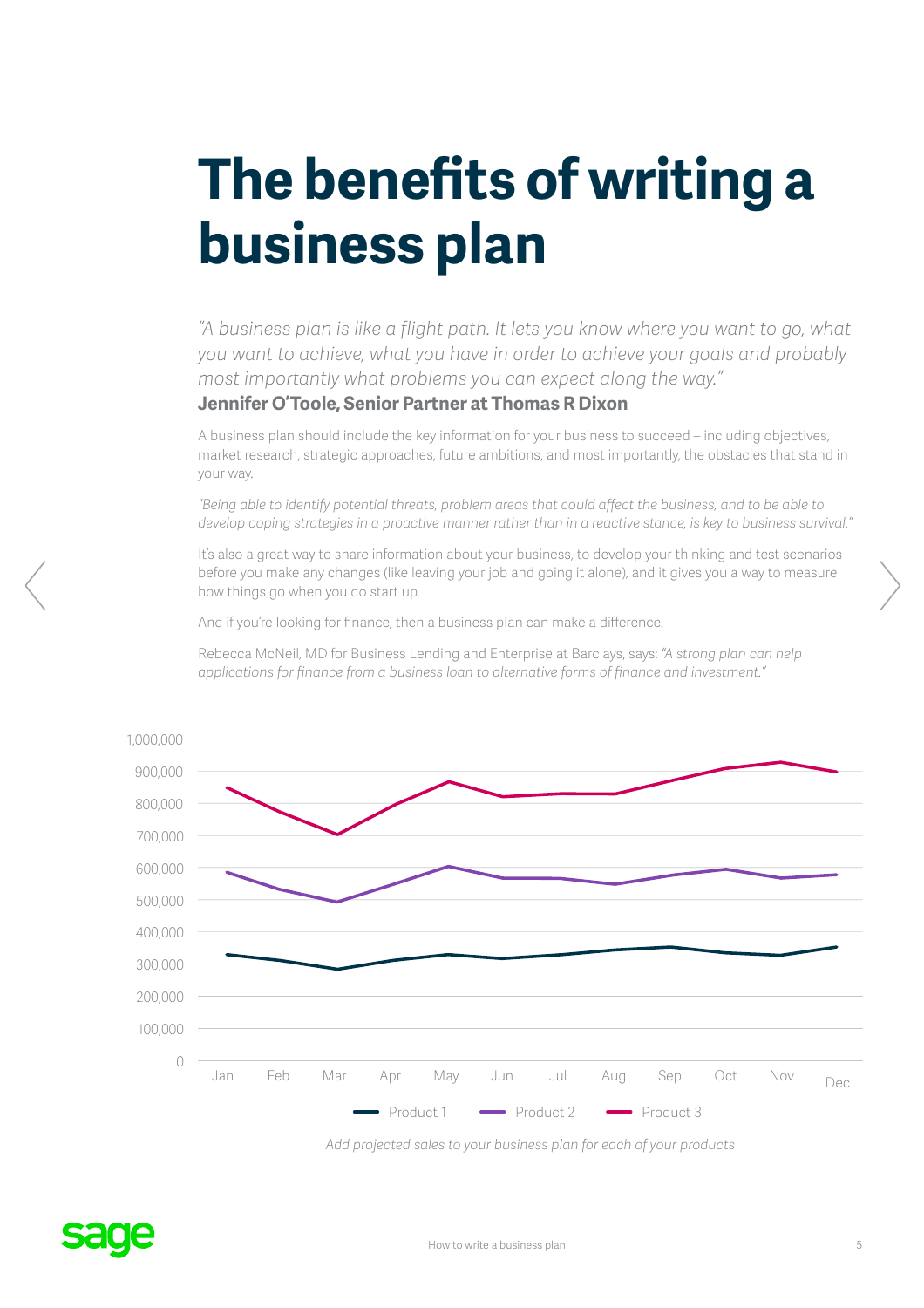# <span id="page-5-0"></span>**Reasons people skip business planning**



Despite the benefits of having a robust business plan in place, many people still don't have one when launching their business.

### **The challenges of business planning**



### Time

If you've thought through your business, it shouldn't take long to create your business plan. Keep it short and simple and choose a format that works for you.



### **Uncertainty**

It's true that you can't know what will happen until you start a business, but a plan can help you spot potential pitfalls and helps you to understand the finances behind your idea. Read our advice on ways to get more accurate figures in your business plan.



### Lack of agility

Some people think business planning stops businesses evolving, but a good business plan should be current and adapt as you test and learn. It needs to be part of the business, not left in a drawer.

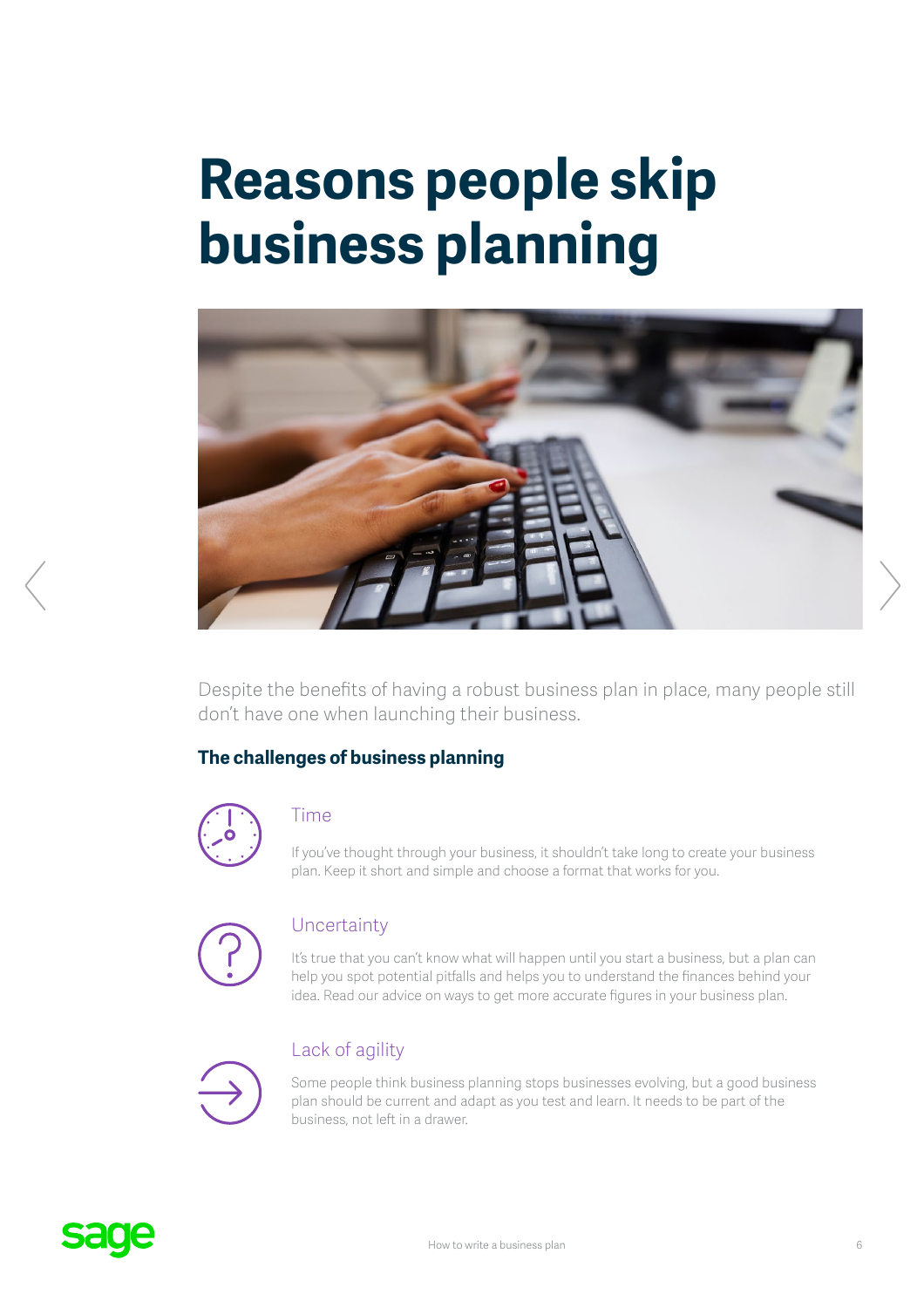# <span id="page-6-0"></span>**The best format for your business plan**

Many people assume that a business plan will be a hefty document containing lots of facts and figures, but it doesn't have to be. The key thing is to choose a format that will work for you and your business.

The best business plan for you is:

#### **One that you'll refer to regularly**

Something that can become part of your day-to-day business rather than something you'll never refer to. Have your business plan on the wall as a manifesto or mind map, make a presentation or create a visual guide – whatever works for you.

#### **One that makes it simple to express your views**

If you're a writer, you may be happy with a document; a designer might like a more visual medium. Your business plan should excite and inspire, so pick a format that lets you do that.

#### **One that's sharable**

A business plan will be seen by lots of people, from your bank manager and accountant to prospective investors or employees, so pick a format that makes it easy to share.



### **Costs - Year 1 (£1,000)**

*Use your business plan to show what your costs will be.*

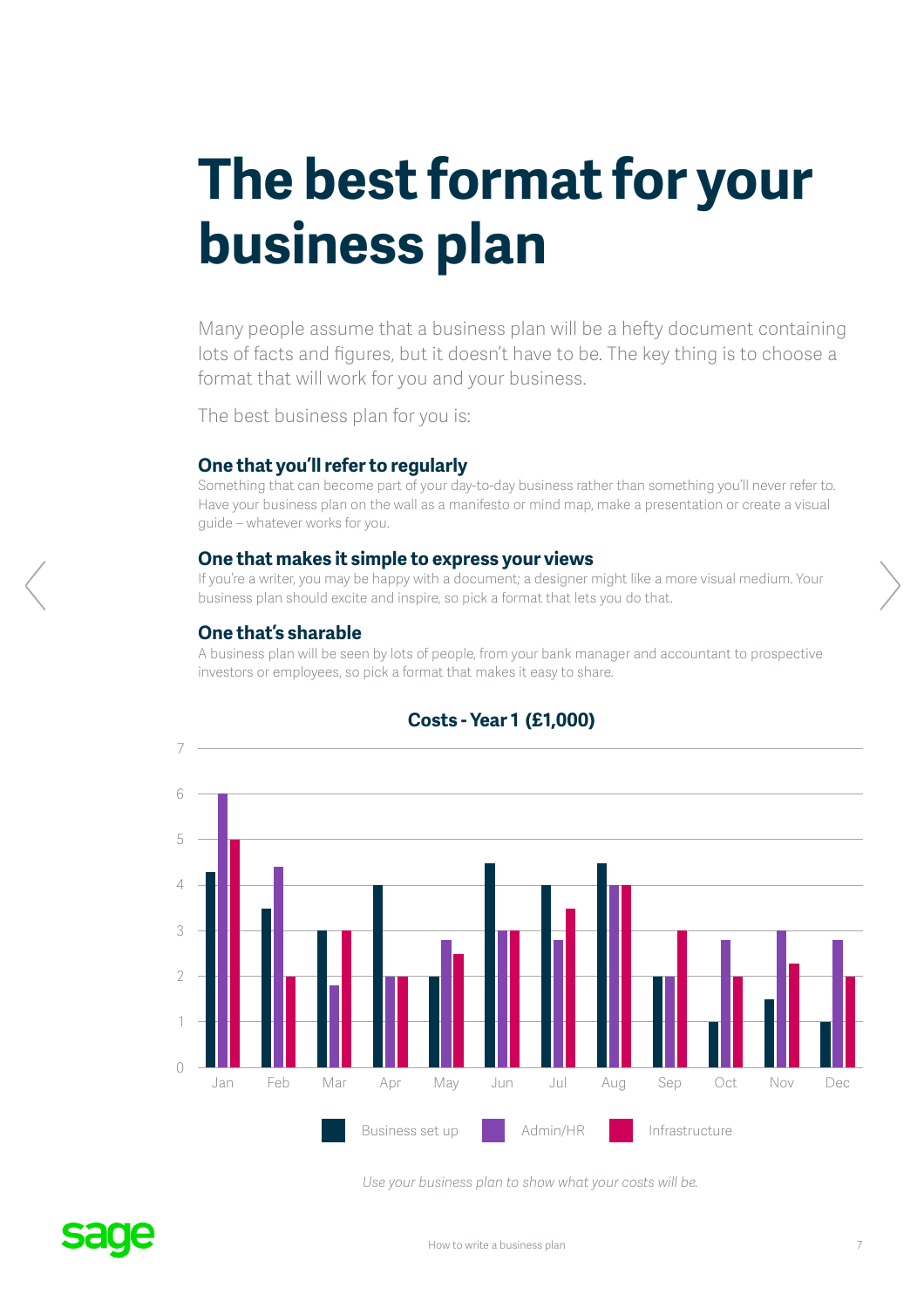# <span id="page-7-0"></span>**What to include in your business plan**

Just like every business, every business plan is different. But there are some common aspects you should look to include in yours:



**An overview of the business.** What does it do and what makes it different?



**Goals and objectives.** What does the business want to achieve? You should set some SMART (specific, measurable, attainable, relevant, time-based) objectives that will quickly show if the business is succeeding.



Your audience and the market. Who will your business supply and how will it reach them? How big is the market and who are your key competitors?



**Products and pricing.** What will you be selling and how will your prices be set? How does this compare with your competitors?



**Who is involved?** Many investors say they invest as much in the people as they do in the business. Share some information about people's roles, experience and passions.



**Key financials.** Provide details about sales, costs, break-even points and where investment will come from. If you're looking for people to invest, you should include information about likely returns. If you're looking for ways to finance your business, crowdfunding, alternative

Some business plans will include other sections, like a SWOT (strengths, weaknesses, opportunities, threats) analysis or a full marketing plan. You might find these useful for your business, so feel free to include them too if you wish.

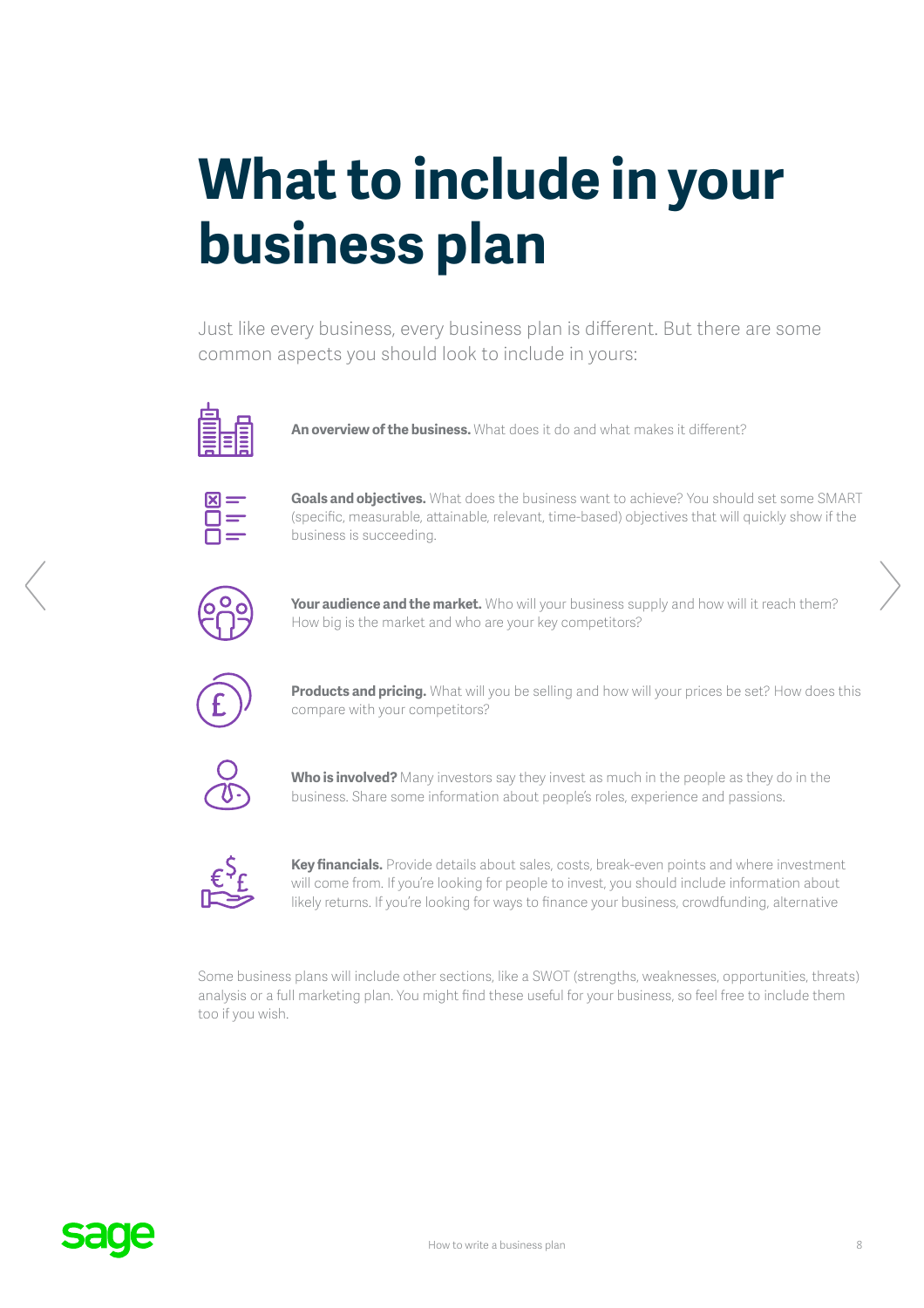# <span id="page-8-0"></span>**How to use your business plan**

"Business planning is a continuous process – from the initial start-up of any business to stage two of developing and growth of existing sales and developing new income streams."

Jennifer O'Toole, Senior Partner at Thomas R Dixon

Many business owners invest time in producing a business plan and then never look at it again. While it's valuable to get your ideas clarified and to test your thinking before you launch your business, it's even better if it's embedded into your day-to-day business too.

As established businesses mature and diversify, business planning continues to play a fundamental role in ensuring that the company's long-term strategies are being met.

### **Make your business plan work for you:**

- Take the sales, cash flow and expense predictions and measure them against your actual figures. This helps you spot whether you're on track and if things need to be revised.
- Revisit your goals every month to see how you're progressing.
- Keep updating it to include customer input and quotes. Real feedback is essential for keeping a business on track.
- Revisit it once a year to see if changes to the market, technology or competition has had an impact. Businesses need to continue to evolve to survive in the longer term.



### **Marketing budget**

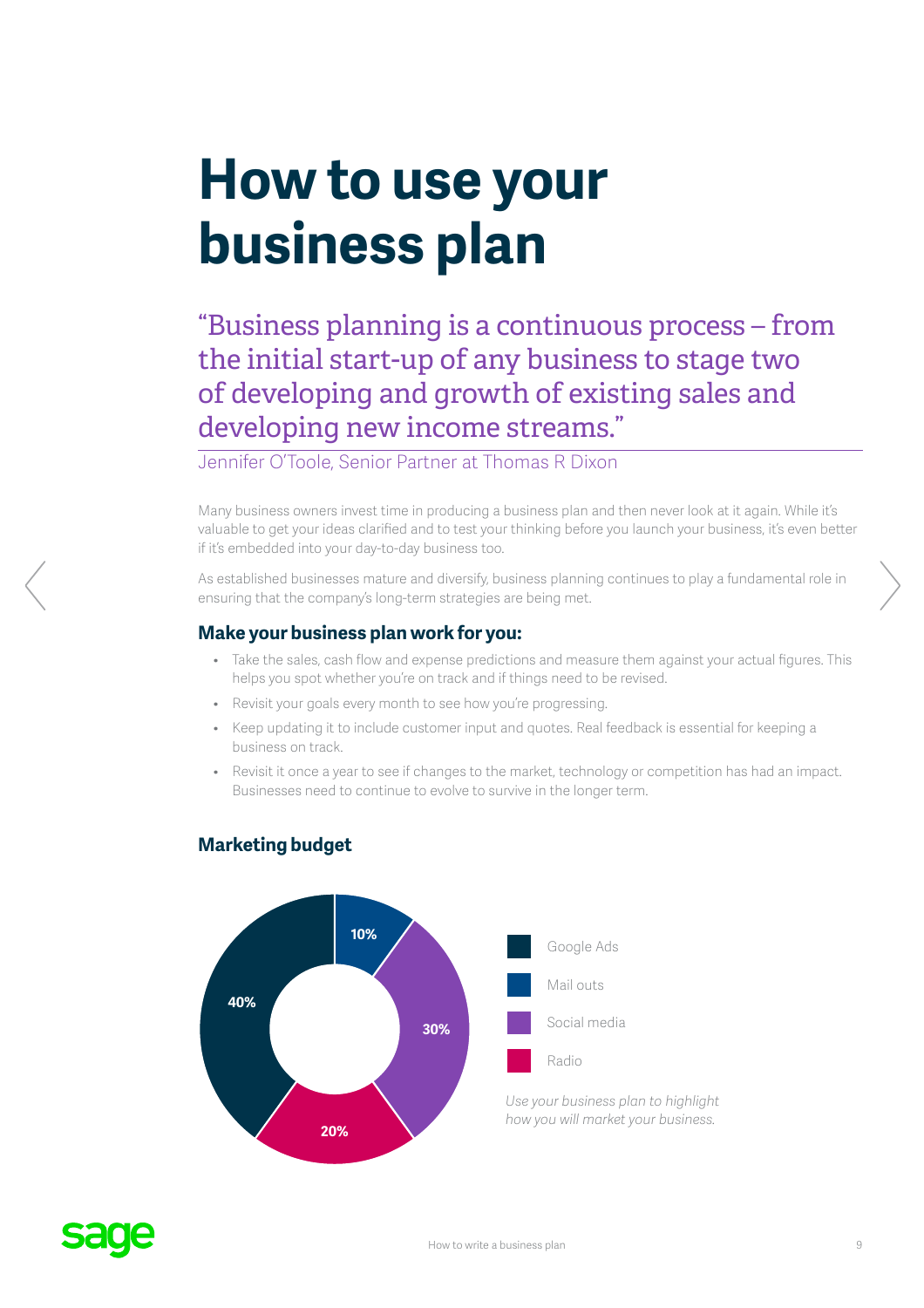# <span id="page-9-0"></span>**Where to get help with your business plan**



We all need help sometimes, and when it comes to creating your business plan, there are lots of resources to help support you. Here are three examples:

- **• Speak to your accountant.** They don't just help you with financials or accounting software, they can also offer advice about planning your business.
- **• Talk to your bank.** Many have small business experts who can help.
- **• Use business planning templates.** Our free, easy-to-follow Word template will help to make the process easier.

[Download a template](https://www.sage.com/en-gb/blog/how-to-write-a-business-plan/#gate-d27add0e-aae1-4710-b369-918a9b4c1b46)  $\sum$ 

Source:<https://www.sage.com/en-gb/blog/how-to-write-a-business-plan/>